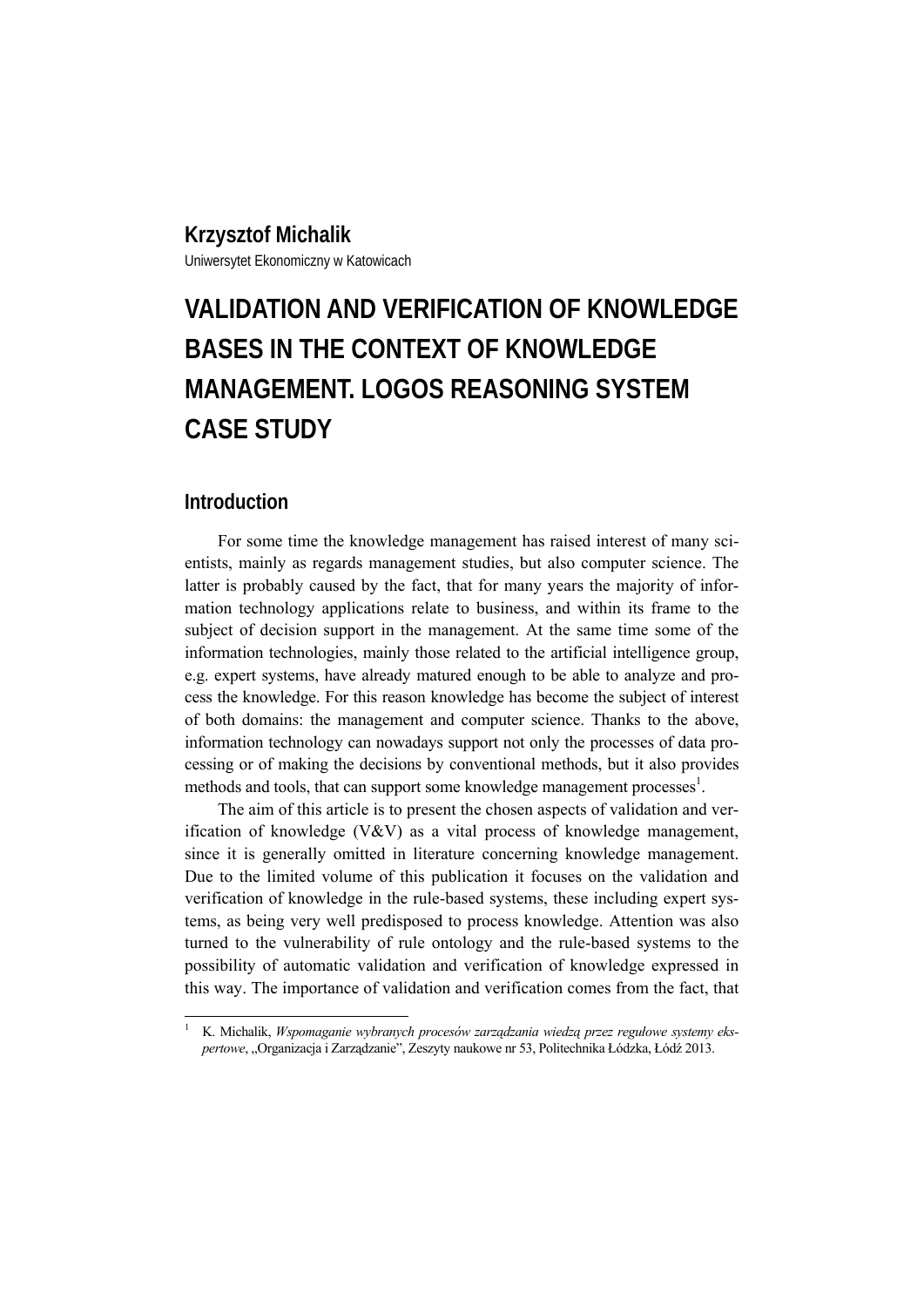after the process of gaining knowledge and its codification, other processes follow, in which the codified knowledge is no longer subject to major changes and is used in practice. Those processes are, among other things, the retention of knowledge, distribution, its sharing and its practical usage. And so passing over the knowledge, neither validated, nor verified, to the widely understood distribution and finally, its usage may result in serious consequences. In the final stage, decisions in organization may be taken on the basis of such potentially incorrect or even false knowledge. It is obvious, that the incorrect knowledge may lead to the wrong decisions. Thus, the importance of V&V process is difficult to overestimate and, according to the author, the systems processing knowledge should ensure detection of all, automatically detectable, errors of knowledge, before it is being used.

As regards the author's own contribution to this subject and the first attempts of solving this problem in an automatic way, the  $CAKE<sup>2</sup>$  (Computer Aided Knowledge Engineering) system can be mentioned, which is a part of the Sphinx artificial intelligence package. The CAKE system aided, among other things, verification of coded knowledge, in the form of knowledge bases for the PC-Shell hybrid expert system shell<sup>3</sup>.

The V&V issues discussed have been illustrated by means of the new Logos system, currently being constructed by the author within the frames of the Logos Research Project. Some situations have, by the way, been shown, which might appear in practice of acquisition and coding of tacit knowledge, due to mistakes made either at the stage of acquisition of this knowledge (most frequently expressed in natural/human language), or at the stage of codification, in the case discussed with the use of rules ontology.

# **1. Some anomalies in knowledge bases**

Discussing of validation and verification in this paper has been limited to anomalies, that may appear in the rule knowledge bases. According to Vermessan $4$ , the following anomalies may appear:

1. Deficiency,

 $\overline{\phantom{a}}$ 

1.1 Missing rules,

<sup>2</sup> K. Michalik, *Business Decision Support Using Hybrid Expert System*, Business Informatics 21(2011), Publishing House of Wrocław University of Economics, Wrocław 2011. 3

K. Michalik, *PC-Shell/SPHINX jako narzędzie tworzenia systemów ekspertowych* [w:] *Systemy ekspertowe wczoraj, dziś i jutro – Wiedza i komunikacja w innowacyjnych gospodarkach*, red. J. Gołuchowski, B. Filipczyk, Wydawnictwo Uniwersytetu Ekonomicznego, Katowice 2010. 4

A.I. Vermesan, *Foundation and Application of Expert System Verification and Validation* [in:] *The Handbook of Applied Expert Systems*, ed. J. Liebowitz, CRC Press, New York 1998.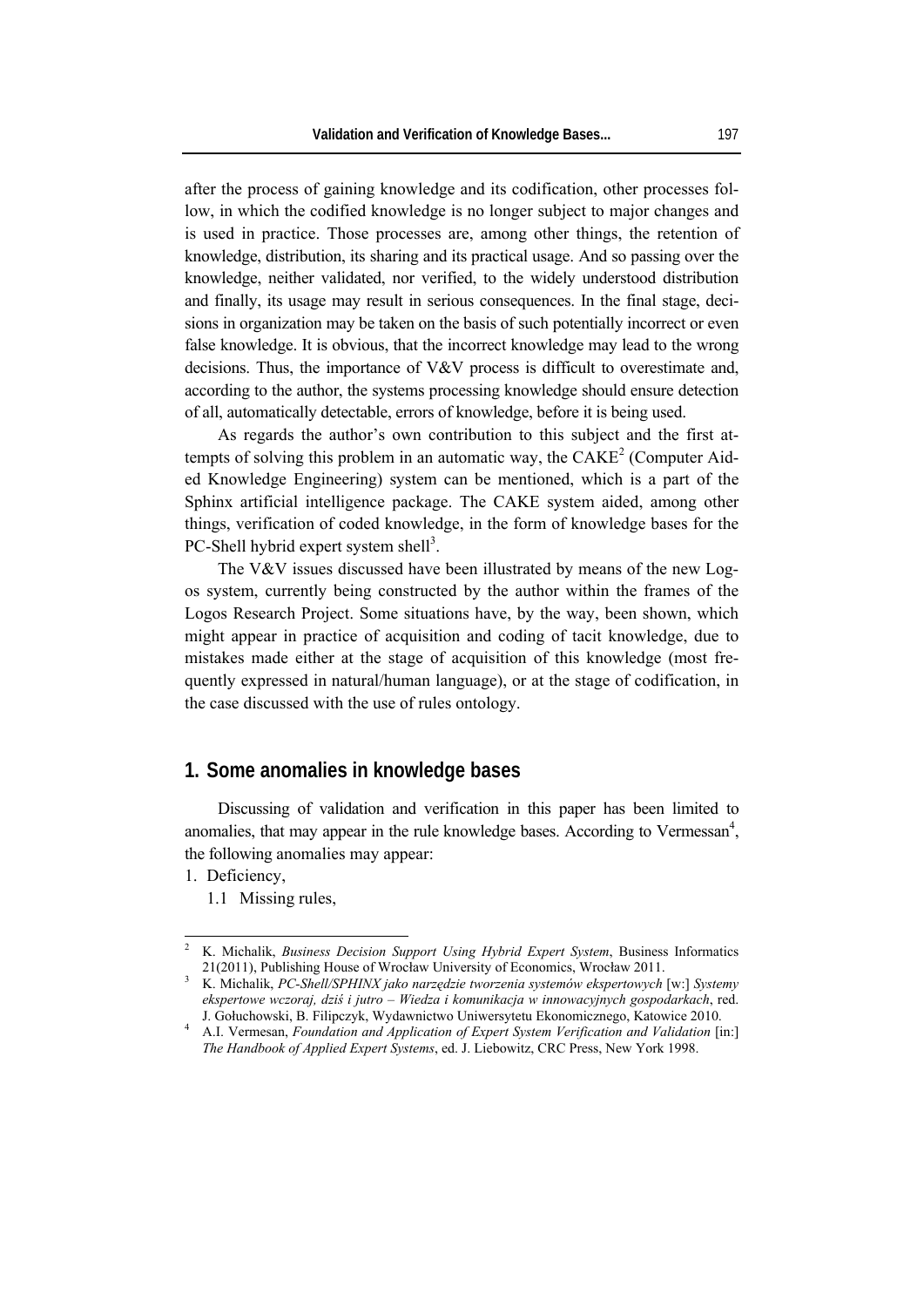1.2 Missing values,

2. Circularity (inference loop),

3. Ambivalence,

3.1 Conflicting set of rules,

- 4. Redundancy,
	- 4.1 Redundant rules,
		- 4.1.1 Duplicate rules,
		- 4.1.2 Subsumed rules,
	- 4.2 Unusable rules.

In practice a number of different anomalies or other abnormalities that may appear in knowledge mapped in the rule-based system knowledge base is bigger than those mentioned above. In the CAKE system a considerable subset of anomalies listed has been implemented, defined as follows<sup>5</sup>:

#### **Redundancy**

If for any two rules:

 $r_i \leftarrow p_{i1} \wedge \ldots \wedge p_{in}$  and  $r_j \leftarrow p_{j1} \ldots \land p_{jn}$ , and  $i \neq j$ , the following is true: {  $p_{i1} \cdot p_{in}$ } = {  $p_{i1} \cdot p_{in}$ } and  $r_i = r_i$ , we call it as redundancy (duplicate rules).

#### **Subsuming rules**

If for any different rules:

 $r_i \leftarrow p_{i1} \wedge ... \wedge p_{im}$  and

 $r_i \leftarrow p_{i1} \ldots \ldots \ldots p_{in}$  where  $i \neq j$ , and  $r_i = r_i$ ,

the following is true  $\{p_{i1},..,p_{im}\}\subseteq \{p_{i1},..,p_{in}\},\$ 

# we say that rule  $r_i$  subsumes rule  $r_i$ .

**Contradiction of rules**

Two rules:

 $r_i \leftarrow p_1 \wedge \ldots \wedge p_n$  and

 $\neg r_i \leftarrow p_1 \land \land \land p_n$ , where  $i \neq j$  and  $r_i = r_i$ ,

are contradictory (conflicting rules). In practice the notion of contradictory rules may be understood in a much broader way.

#### **Incoherence of rules**

Two rules:

 $r_i \leftarrow p_1 \wedge \ldots \wedge p_n$  and  $r_i \leftarrow p_1 \ldots \wedge p_n$ , where  $i \neq j$  and  $r_i \neq r_j$ , are descibed in CAKE system as incoherent.

 5 K. Michalik, M. Kwiatkowska, K. Kielan, *Application of Knowledge Engineering Methods in Medical Knowledge Management* [in:] *Fuzziness and Medicine: Philosophical Reflections and Application Systems in Health Care*, eds. R. Seizing, M. Tabacchi, Springer, Berlin, Heidelberg 2013.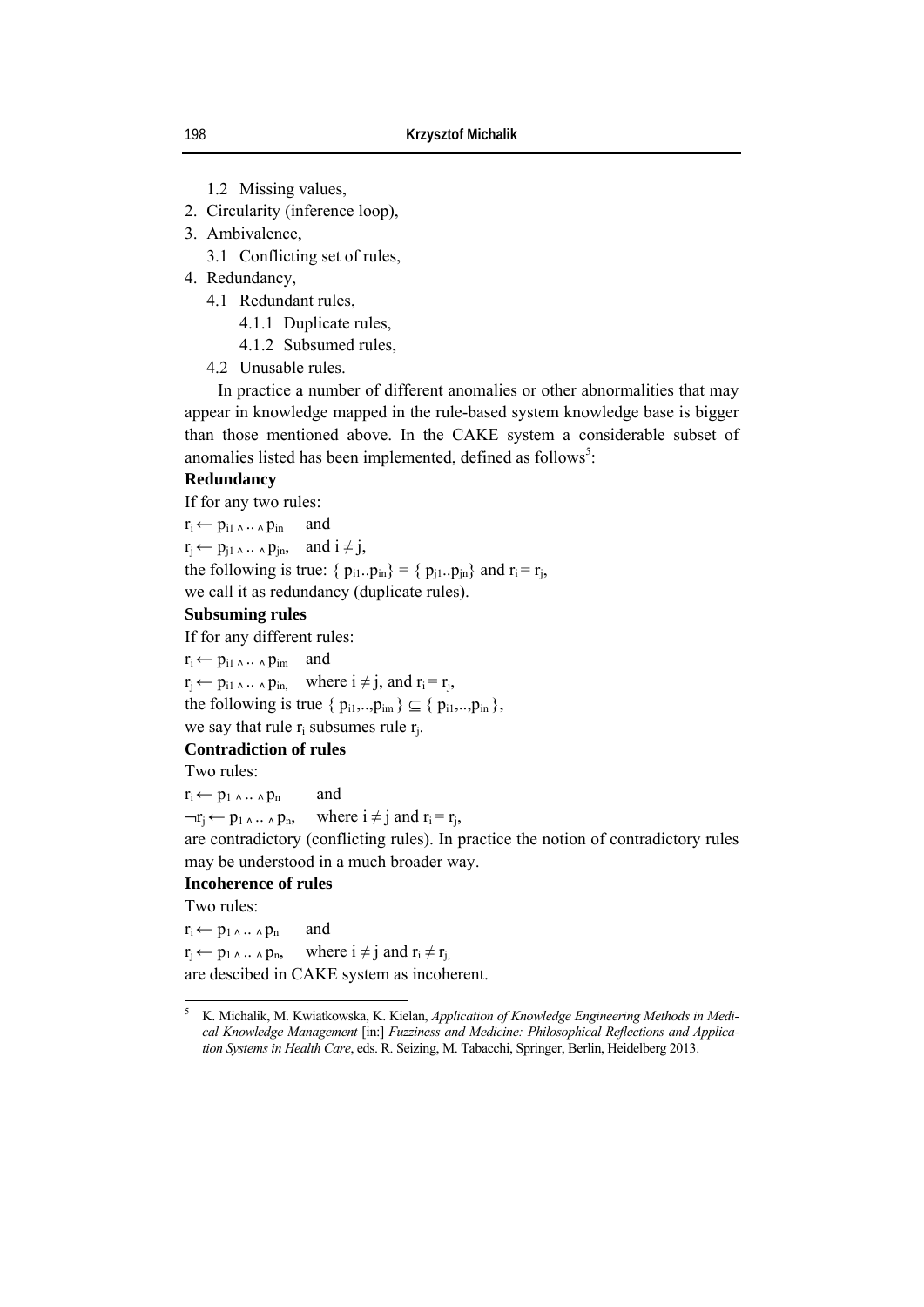#### **Missing rules**

If there are no rules for the specified attributes, one usually refers to this as absence of rules. Such a situation may either mean a specified kind of error, or may be a consequence of creating an application based on the approach defined as rapid prototyping.

#### **Unused attributes**

The appearance of non-used attributes in the modeled knowledge may mean an error e.g. its literal kind (the so called 'typo') in the identifier of the attribute. It may lead to a very serious consequences, if the system will not detect this type of anomalies. The final effect may be not reaching the defined set of solutions, which may remain not recognized for a long time, after the knowledge base is implemented. The system discussed automatically protects the knowledge engineer from such a situation by means of attributes declaration in the *facets block*<sup>6</sup>. In certain situations information concerning this subject may be just a word of warning and does not have to be connected with the error in the knowledge model in the form of rules base. Such a situation, similarly to the previous case, may be more a result of rapid prototyping and the earlier specification of attributes, than defining the rules based on them. In every situation the knowledge engineer should be notified, by the system, about this anomaly in the knowledge base. Missing rules and unused attributes link relations proving that these notions aren't so obvious as they seem.

#### **Unused values of attributes**

This is a situation very similar, as regards interpretation, to the one discussed earlier in relation to attributes. The knowledge engineer must also be informed about it. Information on this subject may indicate an error, but may result from the stage of the knowledge base construction. In case when such a disturbance has a character of an error, its direct consequence may also be a loss of the ability to infere/derive some of the conclusions. More detailed discussion on some theoretical aspects connected with V&V in rules systems can be found, among other sources, in works by Ligęza<sup>7</sup>, Niederliński<sup>8</sup> and Owoc<sup>9</sup>.

 $\overline{\phantom{a}}$ 

<sup>6</sup> K. Michalik, *PC-Shell/SPHINX*…, op. cit. 7

A. Ligęza, *Logical Foundations for Rule-Based Systems*, Springer, Berlin 2006. 8

A. Niederliński, *Regułowo-modelowe systemy ekspertowe rmse*, Wydawnictwo Pracowni Komputerowej Jacka Skalmierskiego, Gliwice 2013.

M.L. Owoc, *Wartościowanie wiedzy w inteligentnych systemach wspomagających zarządzanie*, Wydawnictwo Akademii Ekonomicznej, Wrocław 2004.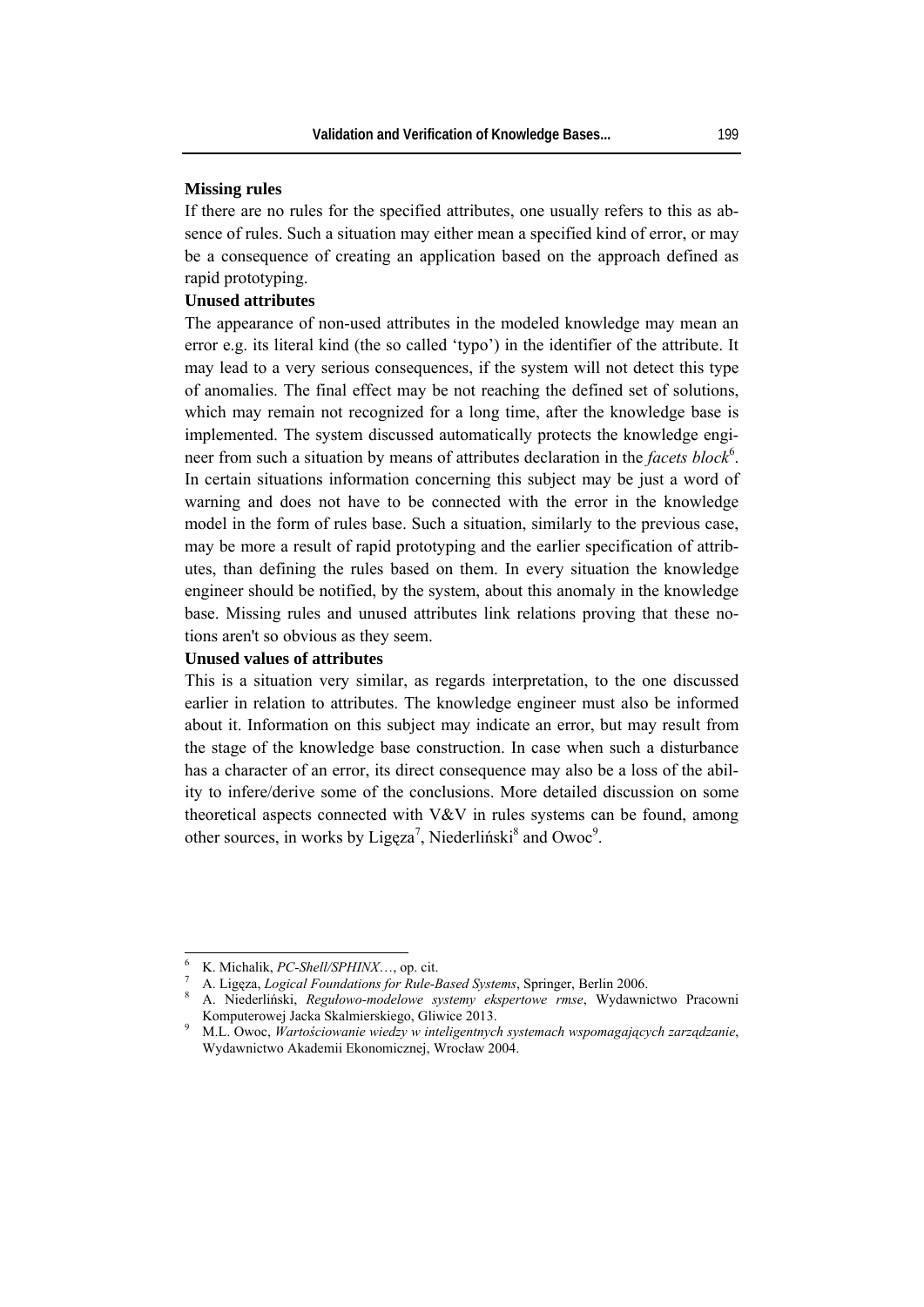# **2. The example of V&V in Logos system**

Logos reasoning system is constructed by the author within the frame of the research project under the same name. The author has already finished the research (R&D) regarding the Sphinx project, including, among other things, the PC-Shell – hybrid, expert system shell, as well as CAKE system (this including V&V functions). Taking advantage of some of the experience gained during the construction and the use of those systems, the author tries to implement, in a fuller and more advanced form, the V&V processes in the Logos system. The entire functionality within the frame of V&V is now included in one system, and not in two, as it was the case of PC-Shell and CAKE of the Sphinx package.

As it has already been mentioned, according to assumptions, in Logos system strong emphasis is placed on V&V functions (Fig. 1), as well as automatic detection of broad spectrum, theoretically possible to predict anomalies present in knowledge bases. For example, already in presently being finished 1.0 version, in comparison to CAKE system, there is, among other things, in addition to the previously mentioned anomalies implemented detection of recursion and inconsistency. While this paper is being written, both theoretical and development research is being carried out, concerning the conflicting rules, as well as checking of the completeness of the knowledge base. Other aspect of changes implemented in V&V algorithms is to make them possibly the most general in character. Due to the limited volume of present paper some more attention was devoted to recursion in rules. For example in Logos system (as opposed to PC-Shell and CAKE) in case of recursion rules no limit is set to the number of intermediary rules causing a loop, that is harmful to the process of reasoning. In other words, both the situation of direct and indirect recursion references are incorporated, with the discretionary number of levels. This is well illustrated by example (Fig. 2), where the additional complication is visible, which can appear in the process of detecting of this kind of anomalies, when the same rules may be engaged in forming of different recursion references through several different levels of rules. The algorithm applied is generalized to such an extent, that it is making it possible to detect this kind of harmful loop at the level equal to the number of all rules in the knowledge base. As distinguished from terminology used by Vermessan (circularity, inference loop), and other, the author uses the notion of recursion. This is because the notion of the loop has, in computer science, strong connotation, relating to the organization of the control flow, connected with structural programming within the frame of algorithmic paradigm. The detection of loops, this including their nesting – as distinguished from recursion – is relatively simple, due to, among other things, a clear separation of the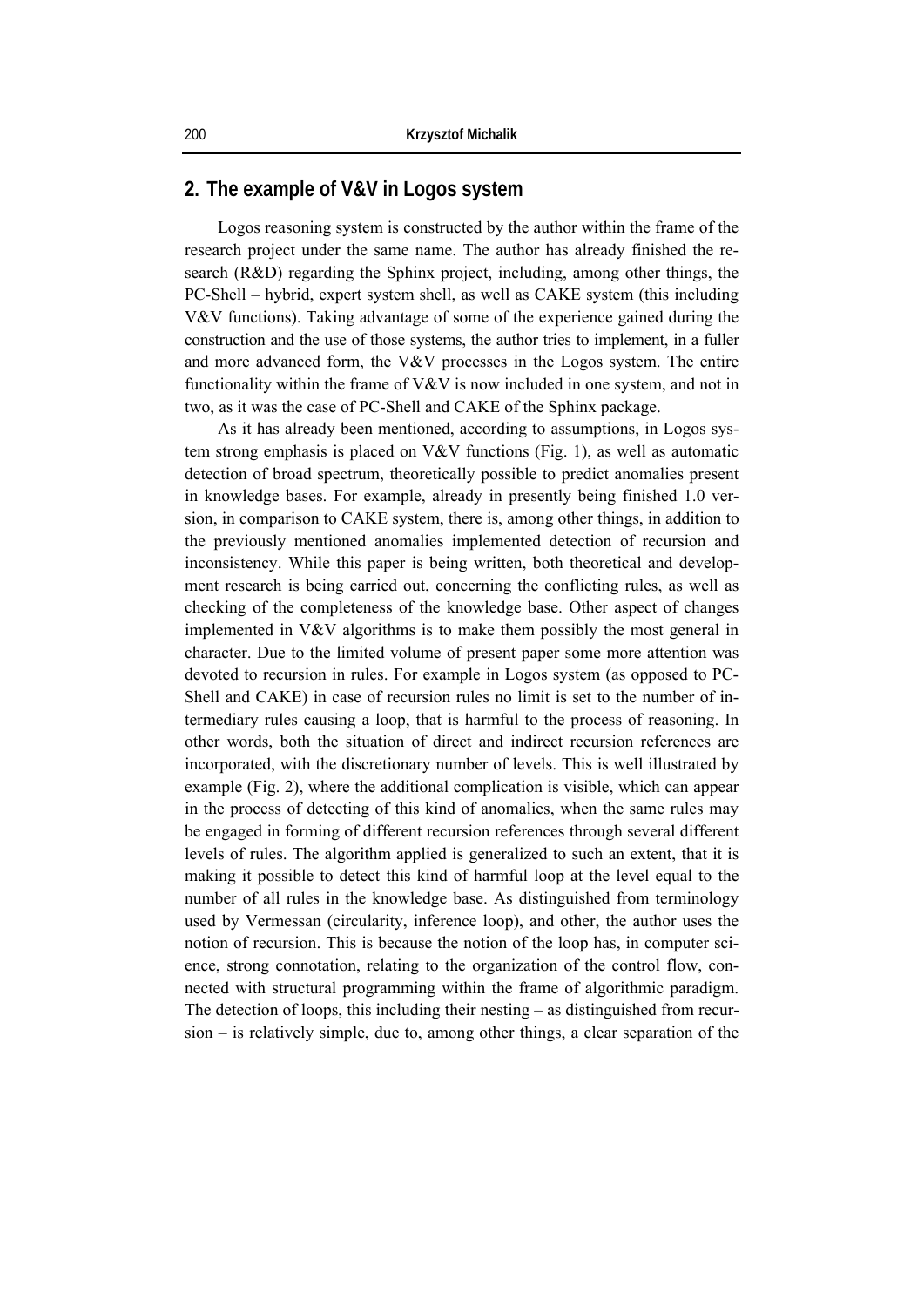beginning and ending of nested loops. While discussing the rule-based systems, this including expert systems, one has to clearly separate the prolog systems. While in prolog systems recursion is indispensable tool to design any kind of serious program, in case of e.g. expert systems, it always has a harmful character. The differences may be illustrated by means of very simple examples, one in Prolog for appending/concatenation of two lists, the second with the application of rules typical for the expert system in its simplest, general form (with one 'a' attribute).

Prolog:

```
append([], L, L).append([X|L1],L2,[X|L3]) :- append(L1,L2,L3). 
Expert system:
```
a **if** a; or **if** a **then** a;

While in case of prolog recursion, it will cause the proper adding of the content of two lists and the application of recursion is here practically necessary, in the second case we deal with the harmful recursion, which not detected on time may lead to e.g. hang-up of the system, due to the unlimited inference process.

A direct recursion, meant here as the one, in which condition relates to the same rule, may be built according to one of the following schemes:

```
p \leftarrow pq \leftarrow q_A p_1 \ldots q_nq \leftarrow p_1 \ldots p_n \wedge qq \leftarrow p_1 \ldots q_{\Lambda \cdots \Lambda} p_n
```
The feature of this kind of recursion is a relative ease of detection by the knowledge engineer, on the condition that he reviews the whole set of rules of a given knowledge base. Much more difficult situation appears in case of indirect recursion, that is such, in which reference to a given rule is not happening from within this rule, but through a set of references to other rules. This can be illustrated in the following way:

 $q_1 \leftarrow p_{11} \ldots p_{1i} \ldots p_{1x}$  $q_i \leftarrow p_{i1} \wedge \ldots \wedge p_{i1} \wedge \ldots \wedge p_{iy}$  $q_n \leftarrow p_{n1} \wedge \ldots \wedge p_{nm} \wedge \ldots \wedge p_{nz}$ when :  $p_{1i} = q_i$ ,  $p_{il} = q_n$ ,  $p_{nm} = q_1$ .

It is worth stressing, that the equal sign in expressions  $p_{1i} = q_i$ ,  $p_{i1} = q_n$  and  $p_{nm} = q_1$  is a specific case**.** More generally speaking one should look at it as the ability to match two expressions in the process of inference. In practice detection of this type of recursion by the knowledge engineer may be very difficult, especially in case of a bigger knowledge base and the scattering of rules creating the indirect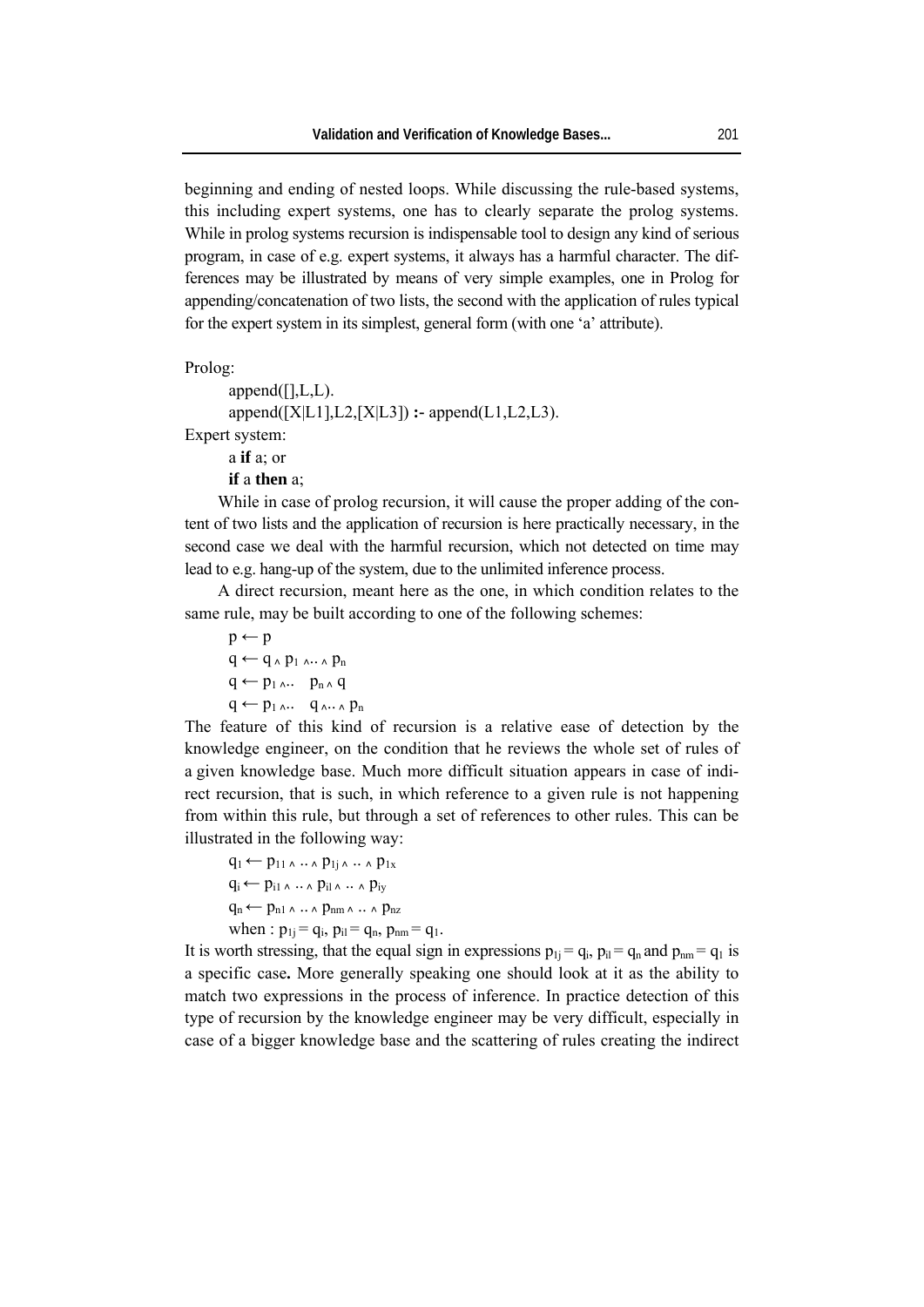recursion in its different places. Then the application of tools supporting the knowledge engineer, in form of automatic detection of such anomalies, may be indispensable. It should then be stressed, that the examples presented have a very clear structure, as they are limited to single symbols, in the same way as it is customary to use in logic expressions. In the real knowledge base these are most frequently no single symbols, but triple symbol sets  $\langle O, A, V \rangle$  or double symbol sets  $\leq A$ , V $>$ , where O – object, A – attribute, V – value. Moreover, as a rule the single-character symbols used here for clarity are texts, so as to give the rules the feature of self-commenting. As a result detection of the discussed recursion relations by the knowledge engineer is additionally made much more difficult.

| Knowledge Base<br>Model                                                                                                  | Reasoning                                       | Tools                       | Options         | Sphinx                                       | About   |          |                                |  |
|--------------------------------------------------------------------------------------------------------------------------|-------------------------------------------------|-----------------------------|-----------------|----------------------------------------------|---------|----------|--------------------------------|--|
| Validation & Verification                                                                                                |                                                 |                             |                 |                                              |         | $m = 12$ |                                |  |
|                                                                                                                          |                                                 | VALIDATION AND VERIFICATION |                 |                                              |         |          |                                |  |
| Objects not used:                                                                                                        | All                                             |                             | 100 % Total: 0  |                                              | O.      |          |                                |  |
| Attributes not used:                                                                                                     | $\mathbf{1}$                                    |                             | 16,6 % Total: 6 |                                              | ٠       | Show     |                                |  |
| Values not used:                                                                                                         | $\mathbf{I}$                                    |                             | 16,6 % Total: 6 |                                              | $\circ$ |          |                                |  |
| No values attributes: 0                                                                                                  |                                                 | $0 \%$                      |                 |                                              | $\circ$ |          |                                |  |
| KNOWLEDGE BASE ANONALIES<br>Recursive rules:<br>Redundant rules:<br>Subsuming rules: ©<br>Completness:<br>Contradiction: | $\circ$<br><b>D</b><br>$\frac{1}{2}$<br>$\circ$ | Levels<br>$2 \div$          | Analyse         | $\overline{0}$<br>$\mathbf 0$<br>$\mathbf 0$ |         | Show     | <b>NG ENGINE</b><br>ch Project |  |
|                                                                                                                          |                                                 |                             |                 |                                              |         | OK       |                                |  |

Fig. 1. General window for V&V of Logos 1.0 system

|                              | VALIDATION AND VERIFICATION |                                 |                                                                |  |  |  |  |  |  |
|------------------------------|-----------------------------|---------------------------------|----------------------------------------------------------------|--|--|--|--|--|--|
| Objects not used:            | All                         | 100                             | <b><i><u>ROBERT WAS THE</u></i></b><br>V&V - Recursive rules   |  |  |  |  |  |  |
| Attributes not used:         | $\mathbf{1}$                | 20                              | #2 $c = true$ IF<br>$b = true$                                 |  |  |  |  |  |  |
| Values not used:             | $\theta$                    | 0                               | $N3$ : $d = true$ IF<br>$c = true$                             |  |  |  |  |  |  |
| No values attributes 0       |                             | 0 <sup>1</sup>                  | LEVEL OF INTERCONNECTION: 1<br>#5: $a = true$ IF               |  |  |  |  |  |  |
| KNOWLEDGE BASE ANOMALIES     |                             | Levels                          | $a = true$<br>LEVEL OF INTERCONNECTION: 2<br>$M6: a = true$ IF |  |  |  |  |  |  |
| Recursive rules:             |                             | 6<br>$\frac{a}{\left a\right }$ | $b = true$                                                     |  |  |  |  |  |  |
| Redundant rules:<br><b>D</b> |                             |                                 | #1: b = true IF<br>$a = true$                                  |  |  |  |  |  |  |
| Subsuming rules:<br>$\circ$  |                             |                                 | LEVEL OF INTERCONNECTION: 6<br>$MB$ : $a = true$ IF            |  |  |  |  |  |  |
| Completness:<br>$\circ$      |                             |                                 | $b = true$                                                     |  |  |  |  |  |  |
| e.<br>Contradiction:         |                             |                                 | $#1$ : b = true IF<br>$a = true$                               |  |  |  |  |  |  |
|                              |                             |                                 | $42$ : $c = true$ IF                                           |  |  |  |  |  |  |
|                              |                             |                                 | $b = true$<br>#3: $d = true$ IF                                |  |  |  |  |  |  |
|                              |                             |                                 | $c = true$<br>#4: $a = true$ IF                                |  |  |  |  |  |  |
|                              |                             |                                 | $d = true$                                                     |  |  |  |  |  |  |
|                              |                             |                                 | $N1: b = true$ IF<br>$a = true$                                |  |  |  |  |  |  |

Fig. 2. Example of recursive rules detection to level 6 of interconnections in Logos 1.0 system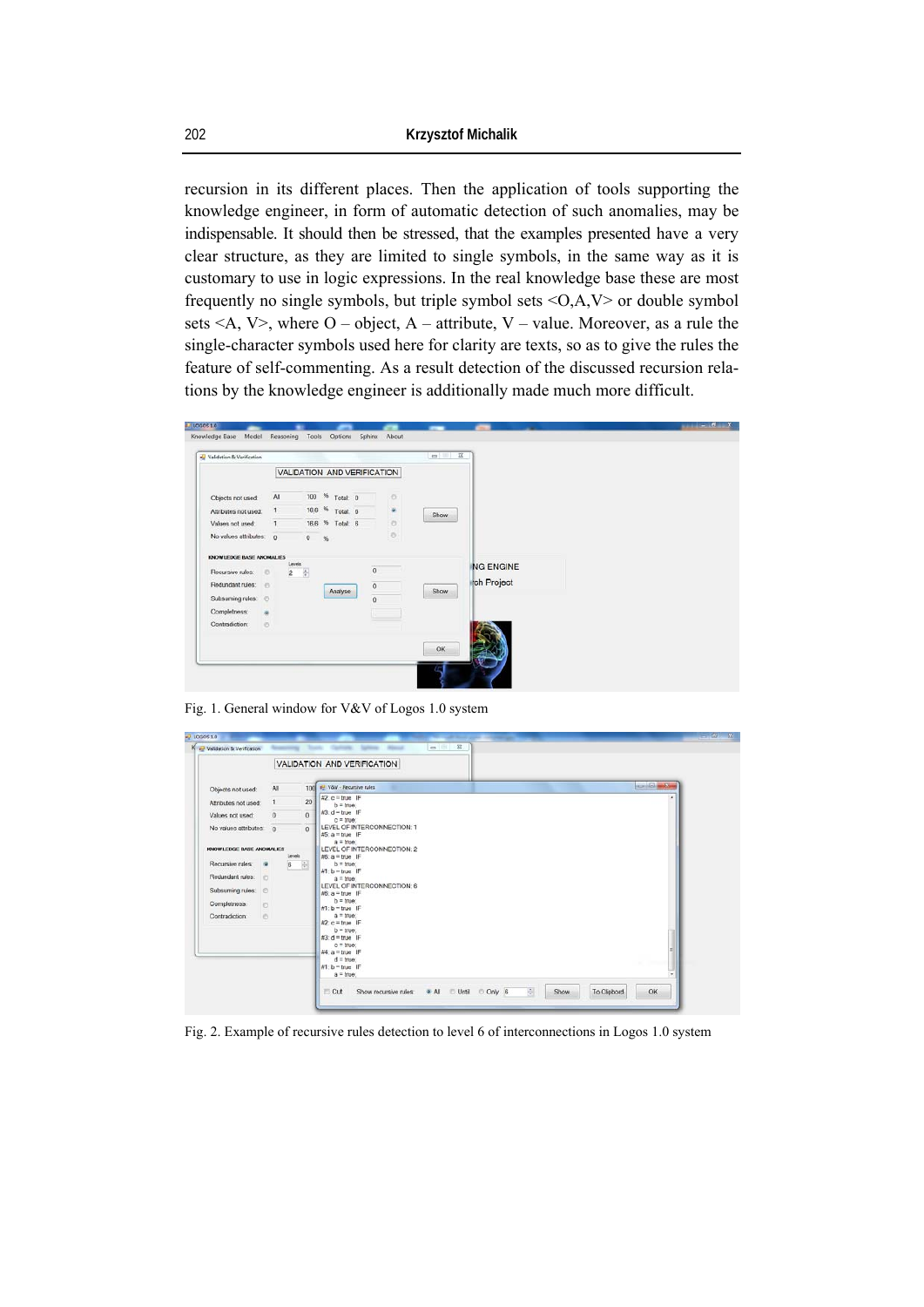# **Conclusions and future works**

The process of verification and validation of knowledge should be treated as an important process in the context of knowledge management. The knowledge acquired by the knowledge engineer from the specialist is the basis for solving specified problems in the organization. And so it should be free from anomalies previously considered, to give correct solutions. Anomalies, which may appear in the rule-based systems may be very difficult to detect by the knowledge engineer, both due to the degree of complexity in some cases, and their variety. This requires the application of special tools supporting this process. One example of this is CAKE system, being probably the first Polish system of this kind and at present also Logos system, being currently created by the author and based on different philosophy. The future research in this subject will aim develop V&V procedures to such an extent, that the system would automatically detect all possible to recognize anomalies, or at least give a word of warning to the knowledge engineer in doubtful cases. Implementation of such an advanced V&V functionality requires deeper theoretical research in this field, prior to construction of effective algorithms. A transparent presentation of detected anomalies is an additional very important objective, which should favor the usage of Logos system at universities, both for research and didactic purposes. As regards education it could aid the teaching processes in such subjects as artificial intelligence, expert systems, automated reasoning or intelligent decision support systems. This is why after the research on version 1.0 is completed the author plans to give free access to this system to all scientists and students, who are interested.

Among the currently planned applications in the scientific research there is, among other things, the project of the system supporting cardiac surgery<sup>10</sup>, as well as an trial of construction of a temporal knowledge base and a proper module of temporal reasoning, in the latter case in cooperation with Prof. Maria Mach-Król<sup>11</sup>.

### **Literature**

 $\overline{\phantom{a}}$ 

Hrapkowicz T., Maruszewski M., Kempa A., Michalik K., Zacny B., *Decision Making Process in Cardiac Surgery – Concept of Building an Expert System, "Manage*ment Systems in Production Engineering", Scientific and Technical Quarterly 2013, 1(9).

<sup>10</sup> T. Hrapkowicz, M. Maruszewski, A. Kempa, K. Michalik, B. Zacny, *Decision Making Process in Cardiac Surgery – Concept of Building an Expert System*, "Management Systems in Produc-

tion Engineering", Scientific and Technical Querterly 2013, 1(9). 11 M.A. Mach, *Temporalna analiza otoczenia przedsiebiorstwa – Techniki i narzędzia inteligentne*, Wydawnictwo Uniwersytetu Ekonomicznego, Wrocław 2007.